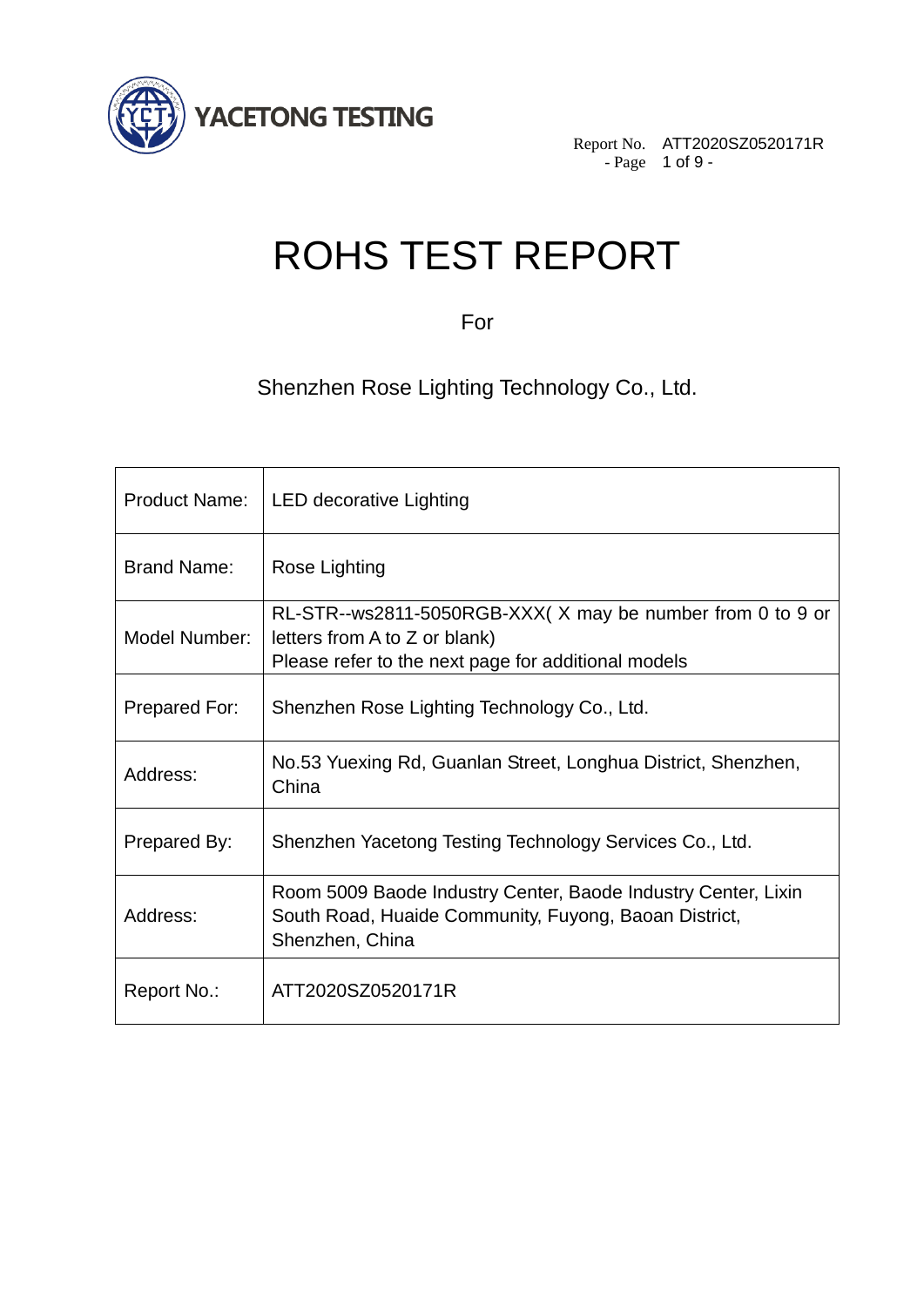

**YACETONG TESTING** 

Report No. - Page ATT2020SZ0520171R of 9 -

| <b>Additional Model</b> |                              |                              |  |  |  |
|-------------------------|------------------------------|------------------------------|--|--|--|
| $\mathbf{1}$            | RL-STR--5050-XXX             | RL-STR-sk6812-5050RGB-XXX    |  |  |  |
| $\overline{2}$          | RL-STR--2535-XXX             | RL-STR-sk6812-5050RGBW-XXX   |  |  |  |
| 3                       | <b>RL-STR--3528-XXX</b>      | RL-STR-sk6812-3535RGBW-XXX   |  |  |  |
| 4                       | <b>RL-STR--2216-XXX</b>      | RL-STR- sk6812-5050-W-XXX    |  |  |  |
| 5                       | <b>RL-STR--020-XXX</b>       | RL-STR- ws2811-5050RGB-XXX   |  |  |  |
| 6                       | <b>RL-STR--4040-XXX</b>      | RL-STR-UCS1903-5050RGB-XXX   |  |  |  |
| $\overline{7}$          | <b>RL-STR--3535-XXX</b>      | RL-STR-RT1809-5050RGB-XXX    |  |  |  |
| 8                       | RL-STR--COB-XXX              | RL-STR- ws2815-5050RGB-XXX   |  |  |  |
| 9                       | <b>RL-STR--4020-XXX</b>      | RL-STR- ws2813-5050RGB-XXX   |  |  |  |
| 10                      | RL-STR--5050-5050RGB-XXX     | RL-STR- GS8208-5050RGB-XXX   |  |  |  |
| 11                      | RL-STR--5050-5050RGBW-XXX    | RL-STR-TM1814-5050-RGBW-XXX  |  |  |  |
| 12                      | RL-STR-sk9822A-5050RGB-XXX   | RL-STR- ws2801-5050RGB-XXX   |  |  |  |
| 13                      | RL-STR- sk9822-5050RGB-XXX   | RL-STR-DMX512-5050RGB-XXX    |  |  |  |
| 14                      | RL-STR- apa102C-5050RGB-XXX  | RL-STR-DMX512-5050RGBW-XXX   |  |  |  |
| 15                      | RL-STR-HD107s-5050RGB-XXX    | RL-STR--5630-XXX             |  |  |  |
| 16                      | RL-STR-HD108-5050RGB-XXX     | RL-Bar-DMX512-5050RGB-XXX    |  |  |  |
| 17                      | RL-Bar- ws2811-5050RGB-XXX   | RL-Bar-DMX512-5050RGBW-XXX   |  |  |  |
| 18                      | RL-Bar- sk6812-5050RGB-XXX   | RL-Bar- ws2815-5050RGB-XXX   |  |  |  |
| 19                      | RL-Bar- GS8208-5050RGB-XXX   | RL-Bar-DMX512-3535RGB-XXX    |  |  |  |
| 20                      | RL-Bar-DMX512-3535-white-XXX | RL-Bar- UCS2904-5050RGBW-XXX |  |  |  |
| 21                      | RL-R-sk6812-XXXX             | RL-P-sk6812-XXXX             |  |  |  |
| 22                      | RL-neon-1023                 | RL-neon-1020                 |  |  |  |
| 23                      | RL-neon-1616                 | RL-neon-1225                 |  |  |  |
| 24                      | RL-neon-3020                 | RL-neon-0612                 |  |  |  |

Note: X may be number from 0 to 9 or letters from A to Z or blank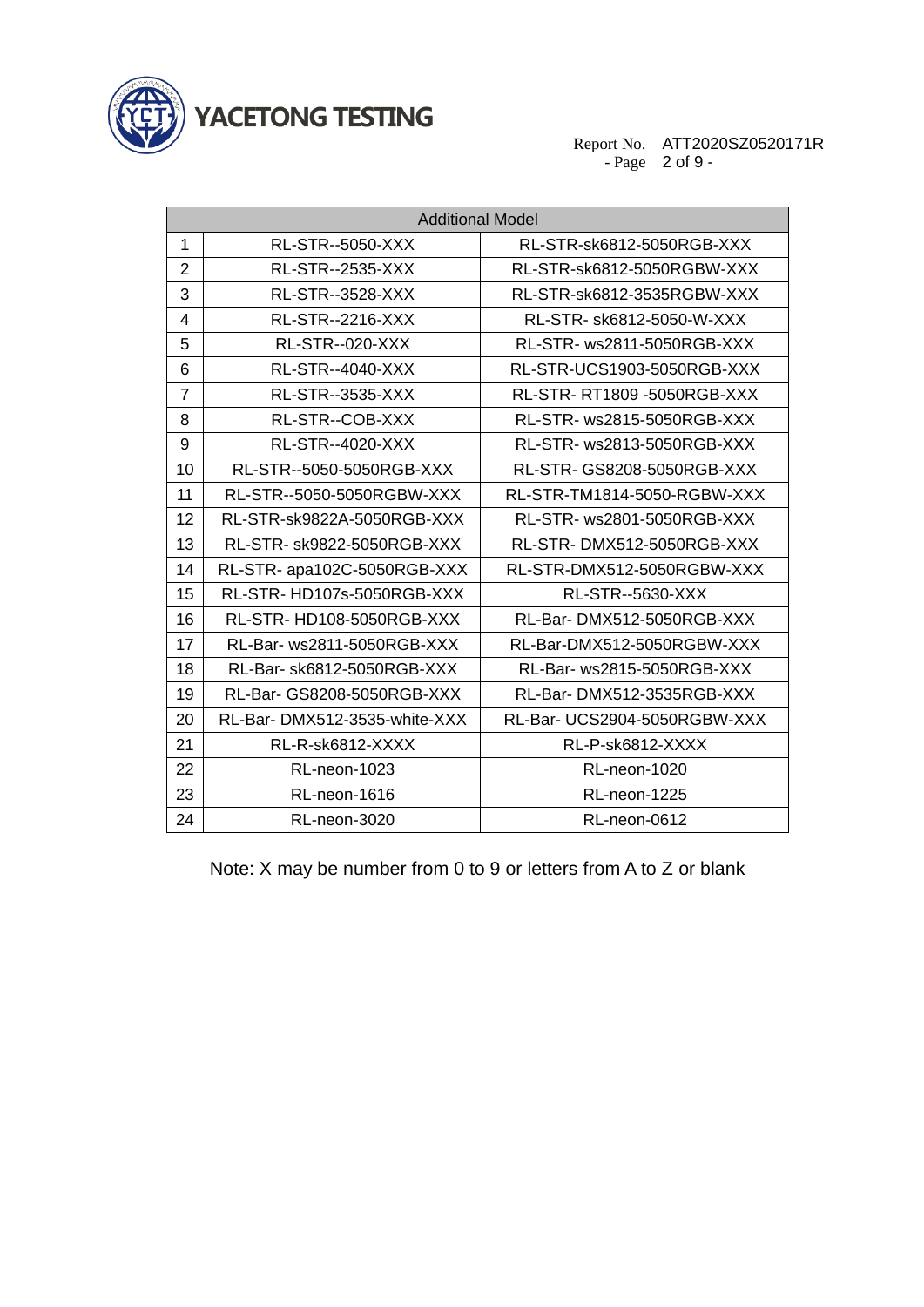

Report No. ATT2020SZ0520171R - Page 3 of 9 -

### **TEST RESULT CERTIFICATION**

| Applicant            |    | Shenzhen Rose Lighting Technology Co., Ltd.                                                                                                                                                                                                                                                                                                                                 |
|----------------------|----|-----------------------------------------------------------------------------------------------------------------------------------------------------------------------------------------------------------------------------------------------------------------------------------------------------------------------------------------------------------------------------|
| Address              |    | No.53 Yuexing Rd, Guanlan Street, Longhua District, Shenzhen,<br>China                                                                                                                                                                                                                                                                                                      |
| Manufacturer         | t. | Shenzhen Rose Lighting Technology Co., Ltd.                                                                                                                                                                                                                                                                                                                                 |
| Address              |    | No.53 Yuexing Rd, Guanlan Street, Longhua District, Shenzhen,<br>China                                                                                                                                                                                                                                                                                                      |
| <b>EUT</b>           |    | <b>LED decorative Lighting</b>                                                                                                                                                                                                                                                                                                                                              |
| <b>Brand Name:</b>   |    | Rose Lighting                                                                                                                                                                                                                                                                                                                                                               |
| <b>Model Number</b>  |    | RL-STR--WS2811-5050RGB-XXX<br>Please refer to the additional model on page 2                                                                                                                                                                                                                                                                                                |
| Date of Receipt:     | ÷  | May 19, 2020                                                                                                                                                                                                                                                                                                                                                                |
| <b>Test Date</b>     | t. | May 20-25, 2020                                                                                                                                                                                                                                                                                                                                                             |
| Date of Report       | ÷. | May 25, 2020                                                                                                                                                                                                                                                                                                                                                                |
| <b>Test Standard</b> | ÷  | IEC 62321-5:2013, IEC 62321-4:2013+A1:2017,<br>IEC 62321-7-1:2015, IEC 62321-7-2:2017, IEC 62321-6:2015,<br>IEC 62321-8:2017                                                                                                                                                                                                                                                |
| Comment              |    | Based on the performed tests on submitted samples, the results of<br>Lead (Pb), Cadmium(Cd), Mercury(Hg), Hexavalent<br>Chromium(Cr(VI)), Polybrominated Biphenyls (PBBs) and<br>Polybrominated DiphenylEthers (PBDEs), Phthalates (DBP, BBP,<br>DEHP, DIBP) comply with the limits as set by EU RoHS Directive<br>2011/65/EU and its amendments & Directive (EU) 2015/863. |

Prepared by(Engineer):  $\sqrt{\frac{1}{2}}$  Approved(Manager):

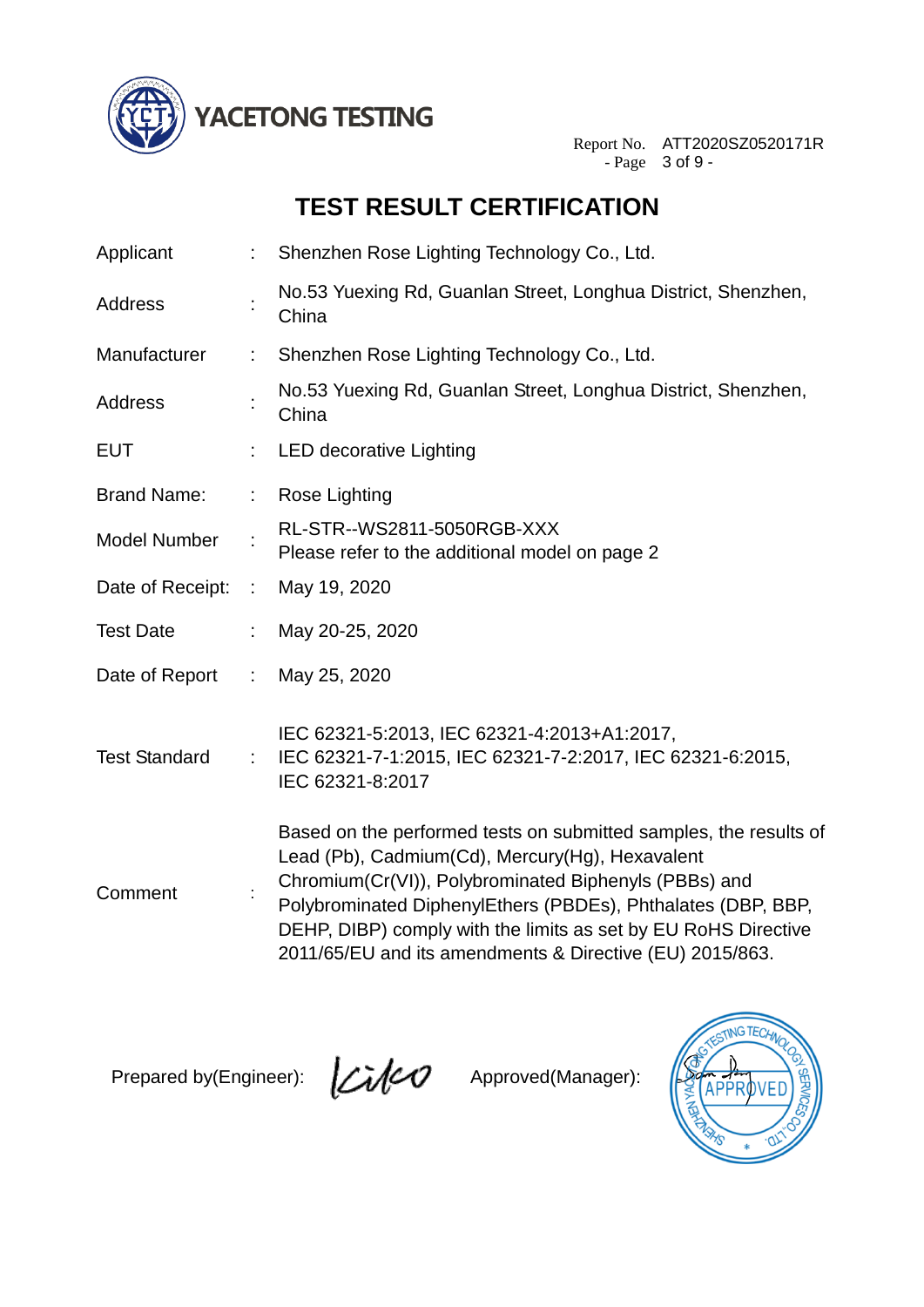

Report No. ATT2020SZ0520171R - Page 4 of 9 -

## **Test Report**

#### **1**、**Test Method:**

| Tested Item(s)                            | <b>Test Method</b>                       | Measured       | MDL          |
|-------------------------------------------|------------------------------------------|----------------|--------------|
|                                           |                                          | Equipment(s)   | Unit (mg/kg) |
| Lead(Pb)                                  | IEC 62321-5:2013                         | <b>ICP-OES</b> | 2            |
| Cadmium(Cd)                               | IEC 62321-5:2013                         | <b>ICP-OES</b> | 2            |
| Mercury(Hg)                               | IEC62321-4:2013+A1:2017                  | <b>ICP-OES</b> | 2            |
| Hexavalent Chromium(Cr(VI))               | IEC 62321-7-1:2015<br>IEC 62321-7-2:2017 | UV-Vis         | 2            |
| Polybrominated Biphenyls (PBBs)           | IEC 62321-6:2015                         | GC-MS          | 5            |
| Polybrominated Diphenyl Ethers<br>(PBDEs) | IEC 62321-6:2015                         | GC-MS          | 5            |
| Phthalates (DBP, BBP, DEHP, DIBP)         | IEC 62321-8:2017                         | GC-MS          | 20           |

### **2**、**Test Sample Split**

The sample is split according to IEC 62321-2:2013.

| <b>Material No.</b> | <b>Description</b> |
|---------------------|--------------------|
| No.1                | Lead wire          |
| No.2                | Copper foil        |
| No.3                | LED module         |
| No.4                | Resistance         |
| No.5                | Capacitor          |
| No.6                | Soldering          |

Note: 1. This table is used to identify each test part of the Sample. Different descriptions in the "Description" column are only used to distinguish each test part. "Material" column are only gives a simple Description of the material of each test part, which does not mean that this is the result of a material identification.

2. The sample test parts and / or material is specified by the customer.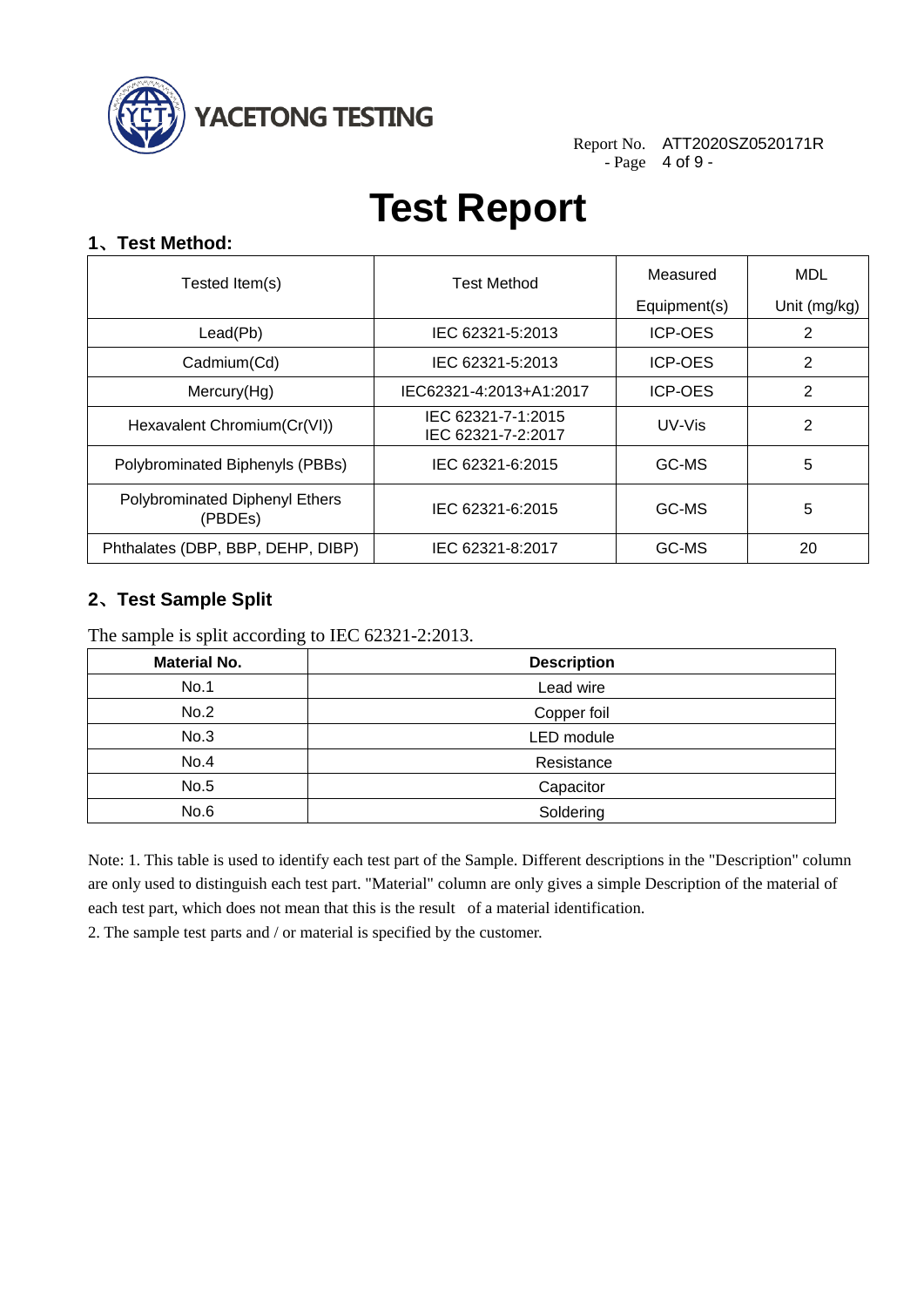

Report No. ATT2020SZ0520171R - Page 5 of 9 -

#### **3**、**Test Results**:

3.1 XRF screening

The total amount of lead, cadmium, mercury, chromium and bromine was screened by X-ray fluorescence spectrometer (XRF).

XRF screening technical requirements: Lead, Mercury: Pass  $\leq$  700 mg/kg -3 $\delta$   $\leq$   $C$   $\leq$  1300 mg/kg +3 $\delta$   $\leq$  Fail, Cadmium :Pass $\leq$ 70 mg/kg -3 $\delta$   $\leq$ C $\leq$ 130 mg/kg +3 $\delta$   $\leq$ Fail, Chromium :Pass $\leq$ 700 mg/kg -3 $\delta$   $\leq$ C, Bromine :Pass  $\leq$  250 mg/kg -3 $\delta$  < C. "C" =Indicates that a chemical test is required. Chromium pass meets Hexavalent Chromium standards compliant, Bromine pass means that PBBs and PBDEs are standards compliant. DEHP、DBP、BBP、DIBP is used for GC-MS quantitative test. According to the requirements of the RoHS Directive, The content of DEHP, DBP, BBP and DIBP≤0.1%.

#### 3.1.1 No.1

| Test item                              | CAS No.                  | Unit  | <b>MDL</b>     | limit | Result    | Conclusion |
|----------------------------------------|--------------------------|-------|----------------|-------|-----------|------------|
| Lead(Pb)                               | $\overline{\phantom{m}}$ | mg/kg | 2              | 1000  | <b>ND</b> | Pass       |
| Cadmium(Cd)                            | $\overline{\phantom{m}}$ | mg/kg | 2              | 100   | <b>ND</b> | Pass       |
| Mercury(Hg)                            | $\overline{\phantom{m}}$ | mg/kg | $\overline{2}$ | 1000  | <b>ND</b> | Pass       |
| Hexavalent Chromium (Cr(VI))           | --                       | mg/kg | 2              | 1000  | <b>ND</b> | Pass       |
| Polybrominated Biphenyls (PBBs)        | --                       | mg/kg | 5              | 1000  | <b>ND</b> | Pass       |
| Polybrominated.Diphenyl Ethers (PBDEs) | --                       | mg/kg | 5              | 1000  | <b>ND</b> | Pass       |
| Dibutyl phthalate (DBP)                | 84-74-2                  | mg/kg | 20             | 1000  | <b>ND</b> | Pass       |
| Butyl benzyl phthalate (BBP)           | 85-68-7                  | mg/kg | 20             | 1000  | <b>ND</b> | Pass       |
| Di(2-ethylhexyl) phthalate (DEHP)      | 117-81-7                 | mg/kg | 20             | 1000  | <b>ND</b> | Pass       |
| Diisobutyl phthalate (DIBP)            | 84-69-5                  | mg/kg | 20             | 1000  | <b>ND</b> | Pass       |

#### 3.1.1 No.2

| Test item                              | CAS No.       | Unit  | <b>MDL</b> | limit | Result         | Conclusion |
|----------------------------------------|---------------|-------|------------|-------|----------------|------------|
| Lead(Pb)                               | --            | mg/kg | 2          | 1000  | <b>ND</b>      | Pass       |
| Cadmium(Cd)                            | --            | mg/kg | 2          | 100   | <b>ND</b>      | Pass       |
| Mercury(Hg)                            |               | mg/kg | 2          | 1000  | <b>ND</b>      | Pass       |
| Hexavalent Chromium(Cr(VI))            | --            | mg/kg | 2          | 1000  | <b>ND</b>      | Pass       |
| Polybrominated Biphenyls (PBBs)        | --            | mg/kg | 5          | 1000  | ND             | Pass       |
| Polybrominated.Diphenyl Ethers (PBDEs) |               | mg/kg | 5          | 1000  | <b>ND</b>      | Pass       |
| Dibutyl phthalate (DBP)                | $84 - 74 - 2$ | mg/kg | 20         | 1000  | N <sub>D</sub> | Pass       |
| Butyl benzyl phthalate (BBP)           | 85-68-7       | mg/kg | 20         | 1000  | ND             | Pass       |
| Di(2-ethylhexyl) phthalate (DEHP)      | 117-81-7      | mg/kg | 20         | 1000  | ND             | Pass       |
| Diisobutyl phthalate (DIBP)            | 84-69-5       | mg/kg | 20         | 1000  | ND             | Pass       |

#### 3.1.1 No.3

| Test item                              | CAS No.                  | Unit  | <b>MDL</b> | limit | Result    | Conclusion |
|----------------------------------------|--------------------------|-------|------------|-------|-----------|------------|
| Lead(Pb)                               | $- -$                    | mg/kg | 2          | 1000  | ND        | Pass       |
| Cadmium(Cd)                            | --                       | mg/kg | 2          | 100   | ND        | Pass       |
| Mercury(Hg)                            | $- -$                    | mg/kg | 2          | 1000  | <b>ND</b> | Pass       |
| Hexavalent Chromium(Cr(VI))            | $\overline{\phantom{m}}$ | mg/kg | 2          | 1000  | ND        | Pass       |
| Polybrominated Biphenyls (PBBs)        | --                       | mg/kg | 5          | 1000  | ND        | Pass       |
| Polybrominated.Diphenyl Ethers (PBDEs) | --                       | mg/kg | 5          | 1000  | ND        | Pass       |
| Dibutyl phthalate (DBP)                | 84-74-2                  | mg/kg | 20         | 1000  | ND        | Pass       |
| Butyl benzyl phthalate (BBP)           | 85-68-7                  | mg/kg | 20         | 1000  | ND        | Pass       |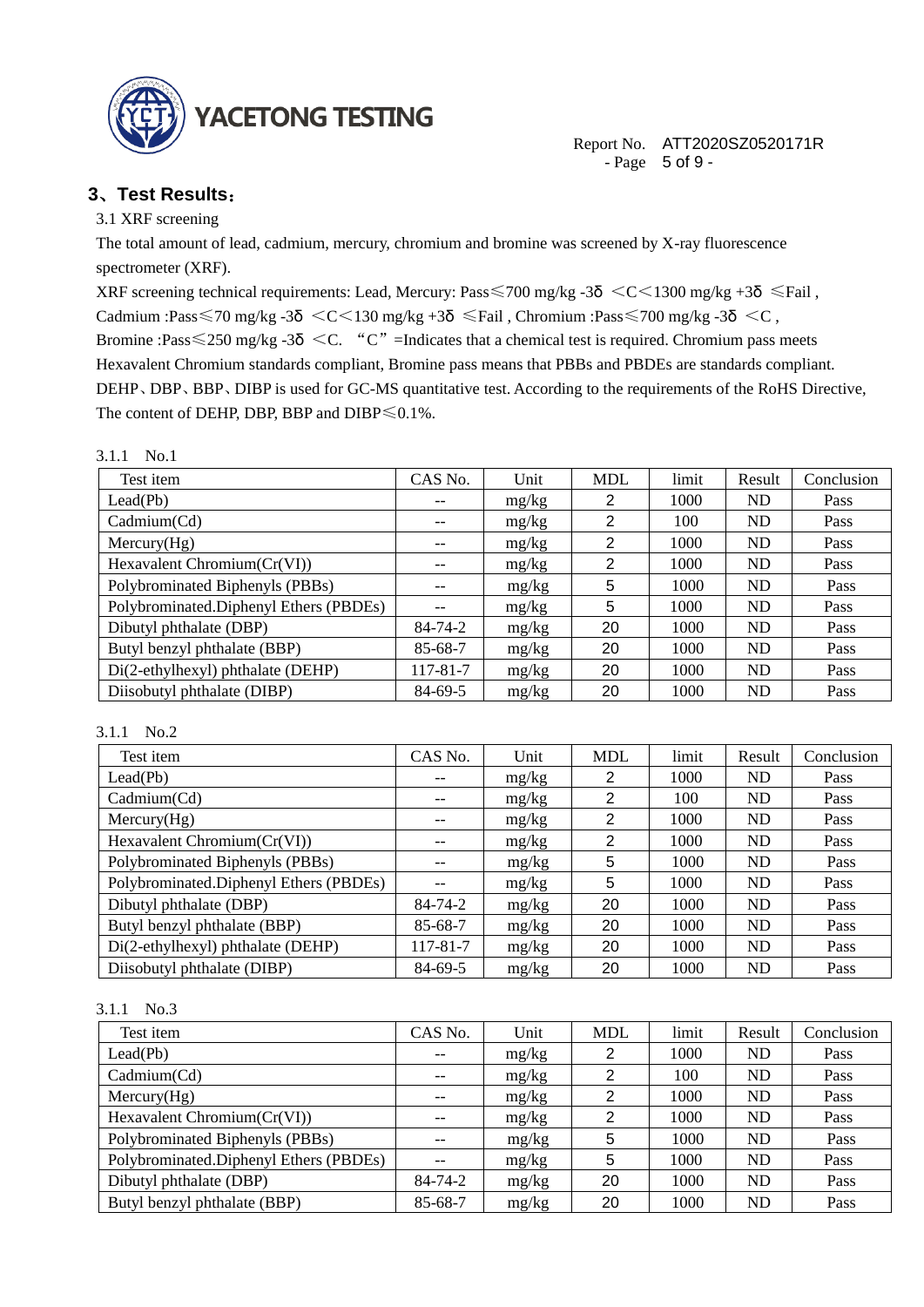

#### Report No. - Page ATT2020SZ0520171R 6 of 9 -

| $\lambda$ (DEHP)<br>$Di(2-ethylhexyl)$<br>phthalate | $\Omega$ 1<br>$-01 -$ | mg/kg | 20 | 000  | T<br>NL    | Pass |
|-----------------------------------------------------|-----------------------|-------|----|------|------------|------|
| $DIBP^{\dagger}$<br>$D$ 11 sobuty'<br>phthalate (   | 84<br>4-69-:          | mg/kg | 20 | 1000 | $ -$<br>NĽ | Pass |

3.1.1 No.4

| Test item                              | CAS No.  | Unit  | <b>MDL</b> | limit | Result    | Conclusion |
|----------------------------------------|----------|-------|------------|-------|-----------|------------|
| Lead(Pb)                               | $- -$    | mg/kg | 2          | 1000  | <b>ND</b> | Pass       |
| Cadmium(Cd)                            | --       | mg/kg | 2          | 100   | <b>ND</b> | Pass       |
| Mercury(Hg)                            | --       | mg/kg | 2          | 1000  | <b>ND</b> | Pass       |
| Hexavalent Chromium(Cr(VI))            | $- -$    | mg/kg | 2          | 1000  | <b>ND</b> | Pass       |
| Polybrominated Biphenyls (PBBs)        | --       | mg/kg | 5          | 1000  | <b>ND</b> | Pass       |
| Polybrominated.Diphenyl Ethers (PBDEs) |          | mg/kg | 5          | 1000  | <b>ND</b> | Pass       |
| Dibutyl phthalate (DBP)                | 84-74-2  | mg/kg | 20         | 1000  | <b>ND</b> | Pass       |
| Butyl benzyl phthalate (BBP)           | 85-68-7  | mg/kg | 20         | 1000  | <b>ND</b> | Pass       |
| Di(2-ethylhexyl) phthalate (DEHP)      | 117-81-7 | mg/kg | 20         | 1000  | <b>ND</b> | Pass       |
| Diisobutyl phthalate (DIBP)            | 84-69-5  | mg/kg | 20         | 1000  | <b>ND</b> | Pass       |

#### 3.1.1 No.5

| Test item                              | CAS No.       | Unit  | <b>MDL</b> | limit | Result    | Conclusion |
|----------------------------------------|---------------|-------|------------|-------|-----------|------------|
| Lead(Pb)                               | --            | mg/kg | 2          | 1000  | <b>ND</b> | Pass       |
| Cadmium(Cd)                            | --            | mg/kg | 2          | 100   | <b>ND</b> | Pass       |
| Mercury(Hg)                            | --            | mg/kg | 2          | 1000  | <b>ND</b> | Pass       |
| Hexavalent Chromium(Cr(VI))            | --            | mg/kg | 2          | 1000  | <b>ND</b> | Pass       |
| Polybrominated Biphenyls (PBBs)        | --            | mg/kg | 5          | 1000  | <b>ND</b> | Pass       |
| Polybrominated.Diphenyl Ethers (PBDEs) | --            | mg/kg | 5          | 1000  | <b>ND</b> | Pass       |
| Dibutyl phthalate (DBP)                | $84 - 74 - 2$ | mg/kg | 20         | 1000  | <b>ND</b> | Pass       |
| Butyl benzyl phthalate (BBP)           | 85-68-7       | mg/kg | 20         | 1000  | <b>ND</b> | Pass       |
| Di(2-ethylhexyl) phthalate (DEHP)      | 117-81-7      | mg/kg | 20         | 1000  | <b>ND</b> | Pass       |
| Diisobutyl phthalate (DIBP)            | 84-69-5       | mg/kg | 20         | 1000  | ND        | Pass       |

#### 3.1.1 No.6

| Test item                              | CAS No.       | Unit  | <b>MDL</b> | limit | Result         | Conclusion |
|----------------------------------------|---------------|-------|------------|-------|----------------|------------|
| Lead(Pb)                               | $- -$         | mg/kg | 2          | 1000  | ND             | Pass       |
| Cadmium(Cd)                            | --            | mg/kg | 2          | 100   | ND             | Pass       |
| Mercury(Hg)                            | --            | mg/kg | 2          | 1000  | ND             | Pass       |
| Hexavalent Chromium(Cr(VI))            | $- -$         | mg/kg | 2          | 1000  | ND             | Pass       |
| Polybrominated Biphenyls (PBBs)        | --            | mg/kg | 5          | 1000  | ND             | Pass       |
| Polybrominated.Diphenyl Ethers (PBDEs) | --            | mg/kg | 5          | 1000  | <b>ND</b>      | Pass       |
| Dibutyl phthalate (DBP)                | $84 - 74 - 2$ | mg/kg | 20         | 1000  | N <sub>D</sub> | Pass       |
| Butyl benzyl phthalate (BBP)           | 85-68-7       | mg/kg | 20         | 1000  | ND             | Pass       |
| Di(2-ethylhexyl) phthalate (DEHP)      | 117-81-7      | mg/kg | 20         | 1000  | N <sub>D</sub> | Pass       |
| Diisobutyl phthalate (DIBP)            | 84-69-5       | mg/kg | 20         | 1000  | ND             | Pass       |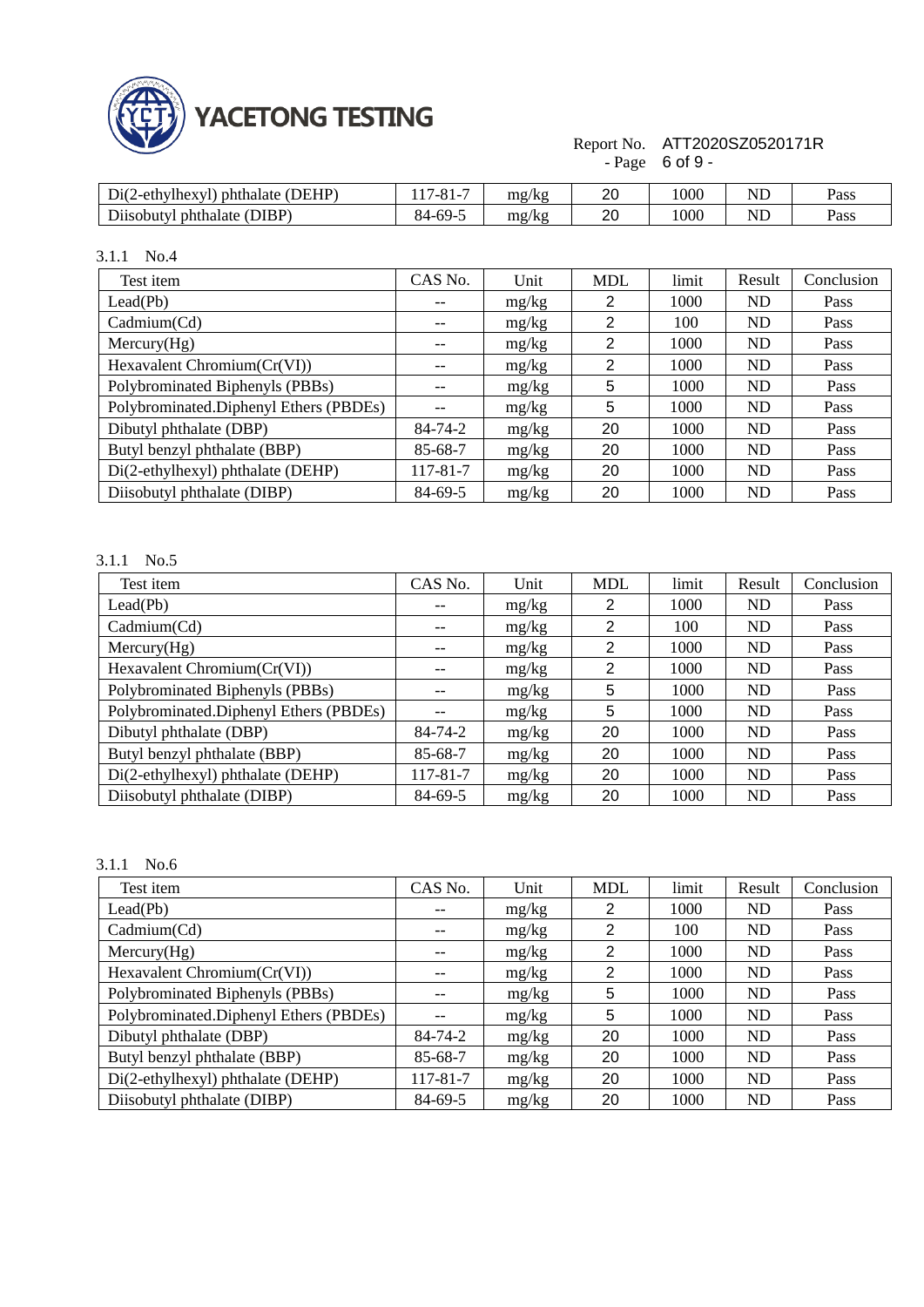

Report No. ATT2020SZ0520171R - Page 7 of 9 -

Note:

- $1.1$  mg/kg = 0.0001%
- 2、ND= Not Detected(<MDL)
- 3、"--"=No Testing or blank or not applicable.

4、Polybrominated biphenyls (PBBs) include:Monobromobiphenyl,Dibromobiphenyl、

Tribromobiphenyl、Tetrabromobiphenyl、Pentabromobiphenyl、Hexabromobi--phenyl、

Heptabromobiphenyl、Octabromobiphenyl、Nonabromobiphenyl、 Decabromobiphenyl.

5、Polybrominated diphenyl ethers (PBDEs) Included:Monobromodiphenyl ether、Dibromodiphenyl ether Tribromodiphenyl ether、Tetrabromodiphenyl ether、Pentabromodiphenyl ether、Hexabromodiphenyl ether 、Heptabromodiphenyl ether、Octabromodiphenyl ether、Nonabromodiphenyl ether、Decabromodiphenyl ether.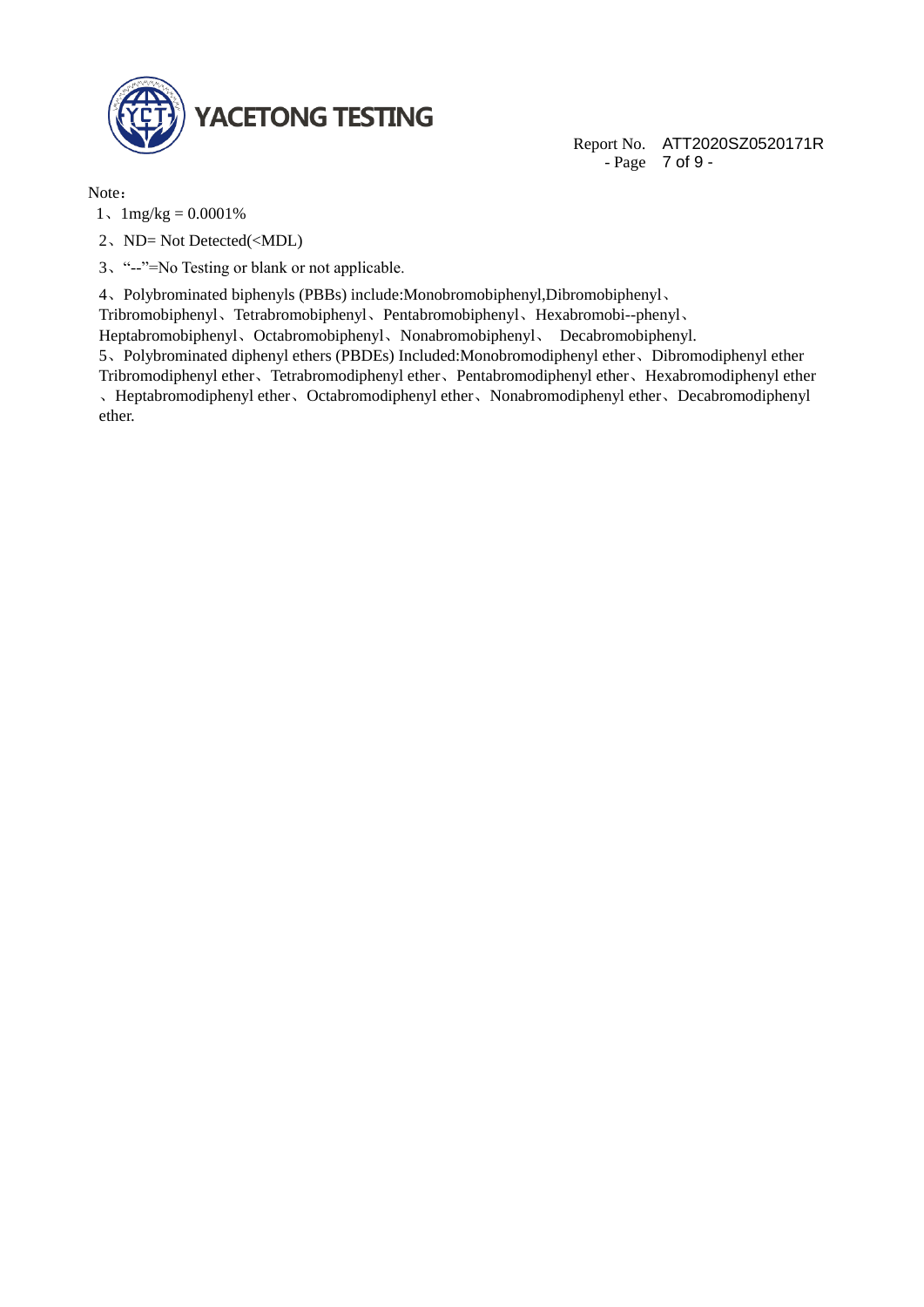

Report No. ATT2020SZ0520171R - Page 8 of 9 -

### **Test Process Flow**

#### 1. Lead, Cadmium, Mercury



#### 2. Hexavalent Chromium (Non-metal)



3. PBBs & PBDEs, Phthalates